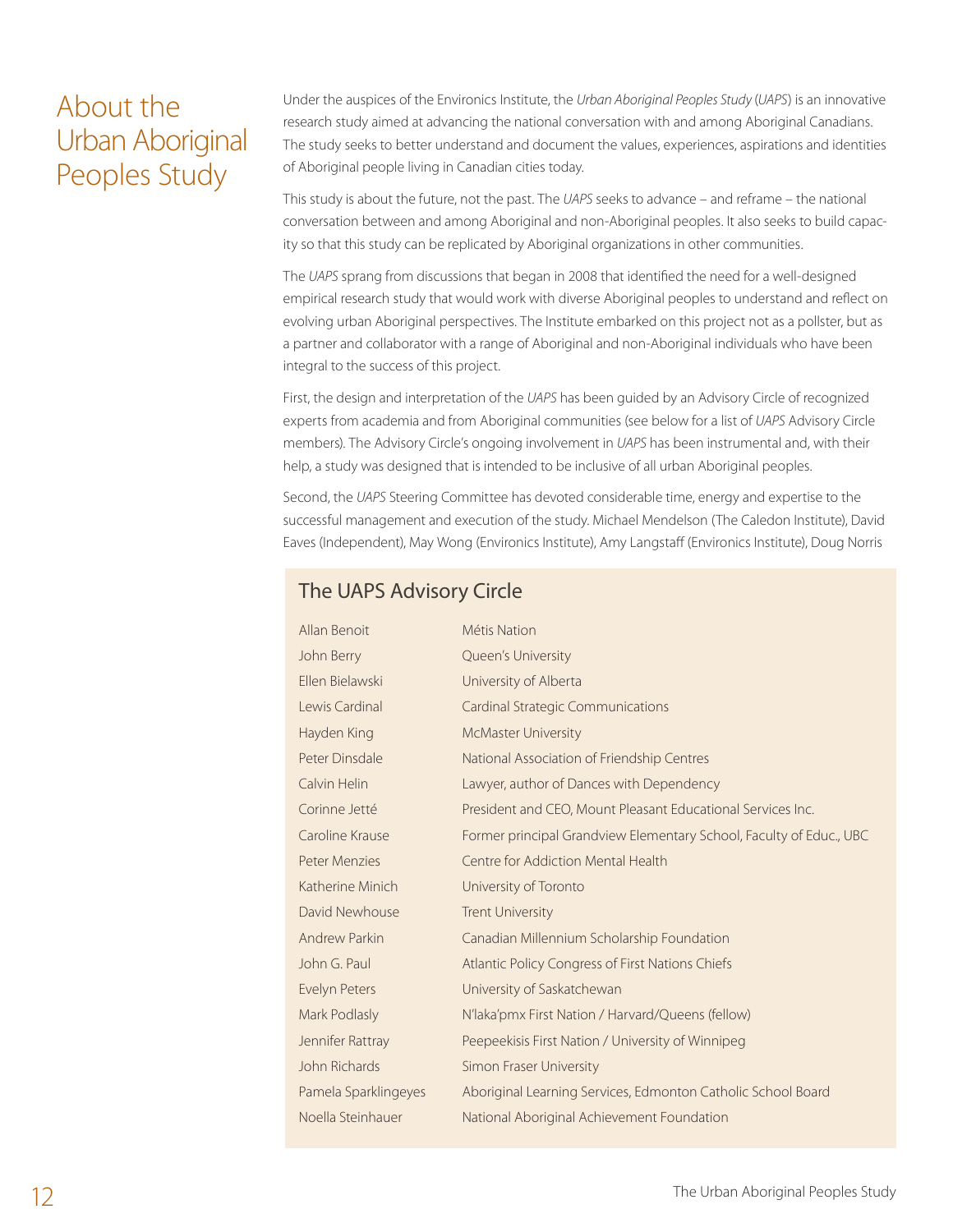(Environics Analytics), Michael Adams (Environics Institute), Keith Neuman (Environics Research Group), Sonya Kunkel (Environics Research Group), Sarah Roberton (Environics Research Group), Jay Kaufman (KTA) and Karen Beitel (KTA) have all played an important role in bringing this study to fruition.

Third, the *UAPS* would not have been possible without the efforts and commitment of Ginger Gosnell-Myers (Project Manager) and Vina Wolf (Associate Project Manager). They, along with city supervisors Dr. Jino Distasio, Allan Vicaire, Chris Atchison, Christine Cybenko, Douglas Sinclair, Jaimee Marks, Dr. Maisie Cardinal, Nathan Elliot, Dr. Rachel Eni, Shelley Knott, Dr. Trudy Sable and Tungasuvvingat Inuit (Martin Lougheed and Barbara Sevigny), and all of the interviewers in each of the 11 participating cities, ensured that the research was conducted in a comprehensive and sensitive way, with meaningful Aboriginal involvement. Their passion and perseverance in collecting the stories of urban Aboriginal peoples across Canada, along with their belief in the *UAPS*, has been integral to the success of this study.

Fourth, the *UAPS* has relied on a high degree of involvement and co-operation among city officials, local colleges/universities, Aboriginal organizations and governing bodies, and community foundations. Their ongoing commitment to the *UAPS* research process has been important to bringing this study to fruition.

Finally, the *UAPS* would not have been possible without the unconditional support and sponsorship of its sponsors.

### UAPS Sponsors

Calgary Foundation Canadian Millennium Scholarship Foundation City of Edmonton City of Toronto Edmonton Community Foundation Edmonton United Way Elections Canada Environics Institute Government of Canada (Federal Interlocutor) Halifax Regional Municipality Inuit Tapiriit Kanatami John Lefebrve Mental Health Commission of Canada Province of Alberta Province of Manitoba/Manitoba Hydro Province of Nova Scotia (Aboriginal Affairs) Province of Ontario (Aboriginal Affairs) Province of Saskatchewan Tides Canada Foundation Toronto Community Foundation Trillium Foundation Vancouver Foundation Winnipeg Foundation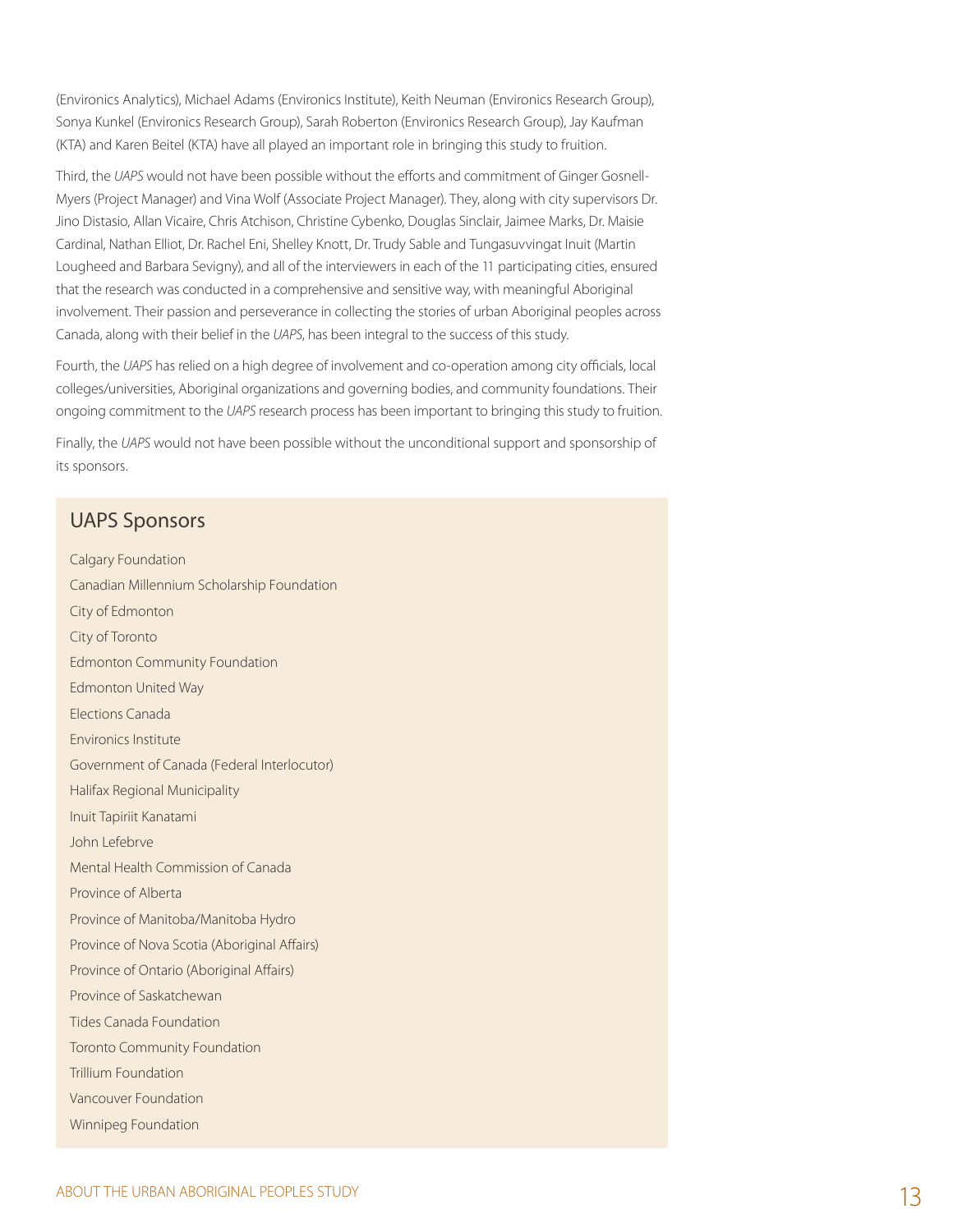# Introduction Background of this report

*The Urban Aboriginal Peoples Study: Main Report* is the culmination of a research process started more than two years ago, in March 2008, by the Environics Institute. The original inspiration for the *UAPS* stemmed from observations heard repeatedly from Aboriginal persons and organizations about the need for research that aims to understand the experiences, identities, values and aspirations of urban Aboriginal peoples across Canada, and how valuable they felt it could be in revealing and documenting what is happening in Aboriginal communities in ways that could lead to positive outcomes.

According to the most recent Statistics Canada Census information (2006), nearly 1.2 million people living in Canada today report themselves to be Aboriginal (i.e., First Nations, Métis or Inuit). This represents 3.8 percent of the national population.

- Nearly two-thirds of Canada's entire Aboriginal population is First Nations peoples. In all regions except Nunavut, First Nations peoples – both status and non-status that live on and off reserves – make up the largest Aboriginal identity group.
- • Just under one-third identify themselves as Métis. However, in Alberta, Saskatchewan and Manitoba, the heart of the Métis Nation Homeland, Métis comprise more than one-third of the Aboriginal population, a larger proportion than in other provinces.
- Nearly five percent of Canada's Aboriginal population is Inuit.

The number of people in Canada who self-identify as Aboriginal is growing everywhere – in rural areas, on reserves and in cities. This growth is especially obvious in urban areas: half of Aboriginal peoples in Canada now live in urban centres (including large cities or census metropolitan areas and smaller urban centres). In some western cities, including Winnipeg, Regina, Saskatoon and Edmonton, Aboriginal people make up a substantial portion of the population. And in cities where Aboriginal populations are smaller, such as in Toronto and Montreal, their numbers have increased by 30 percent and 60 percent, respectively, between 2001 and 2006.

Urban Aboriginal peoples are an increasingly significant social, political and economic presence in Canadian cities today – and yet relatively little is known about these individuals' experiences and perspectives. The goal of the *Urban Aboriginal Peoples Study* (*UAPS*) is to understand better this important and growing population. The *UAPS* is different than any other survey of the Aboriginal population. The *UAPS* does not seek to collect a series of economic and social 'facts' about Aboriginal people living in the city. Rather is it an enquiry about the values, experiences, identities and aspirations of urban Aboriginal peoples. How do they see themselves in relation to their communities – both geographically and culturally? Which factors are leading them toward greater success, autonomy and cultural confidence? What are their hopes for the future, their definitions of success? What tools and supports have helped them? What barriers have impeded them?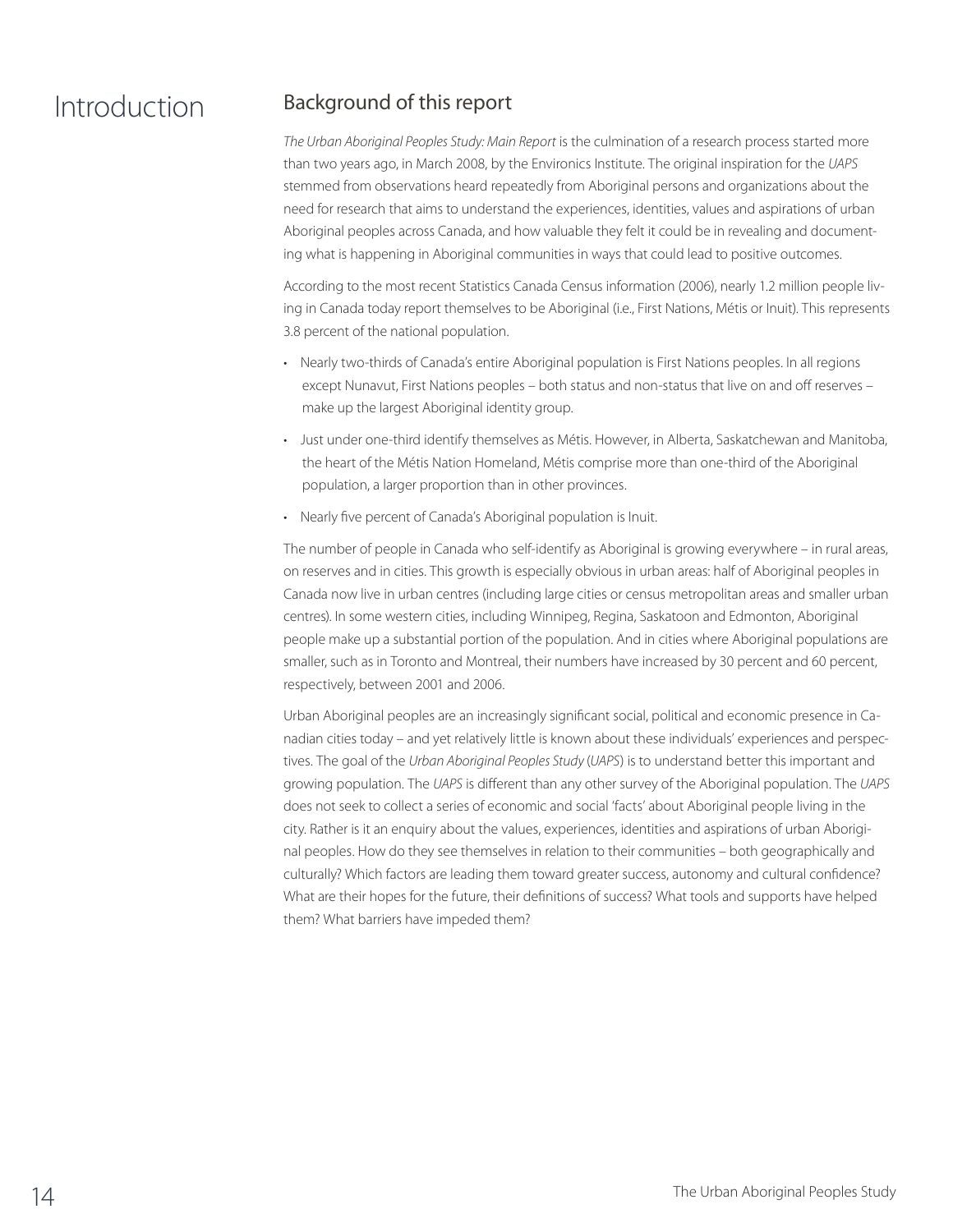Another goal of *UAPS* is to provide opportunities for dialogue among Aboriginal and non-Aboriginal peoples. As asserted by the Royal Commission on Aboriginal Peoples,<sup>1</sup> the relationship between Aboriginal and non-Aboriginal peoples in Canada has long been troubled. These problems do not inhere in either community, but in the nature of the relationships (institutional, intergroup and interpersonal) between the communities. Thus, a way forward in renewing the relationship between Aboriginal and non-Aboriginal people is through 'parallel' information on non-Aboriginal urban Canadians' attitudes and perceptions of Aboriginal people that provides insight into their mutual relations.

The *UAPS* also encompasses a pilot study measuring the experiences and success in the lives of National Aboriginal Achievement Foundation scholars who have pursued or are pursuing post-secondary education. This aspect of the study provides important insights into this accomplished group of individuals.

To accomplish its aims, the *UAPS* included three separate research elements:

- • First, 2,614 person-to-person interviews were conducted (the "Main" survey) with First Nations peoples (status and non-status), Métis and Inuit in 11 cities across Canada: Vancouver, Edmonton, Calgary, Regina, Saskatoon, Winnipeg, Thunder Bay, Montreal, Toronto, Halifax and Ottawa (Inuit only), between March and October 2009.
- • Second, a telephone survey was conducted with 2,501 non-Aboriginal urban Canadians living in these same cities (excluding Ottawa) from April to May 2009.
- • Finally, a survey of 182 current and past National Aboriginal Achievement Foundation (NAAF) scholars was conducted on-line from June to July 2009.

Once the *UAPS* was underway, it was recognized that there was a significant opportunity to expand upon the standard reporting for this type of project by creating a video archive of the lives of urban Aboriginal peoples, as told in their own words. The Department of Indian/Native Communication Arts at First Nations University was commissioned to conduct 50 one-hour long video interviews with survey participants in each city, with the objective of bringing the study "to life" with the faces and voices of diverse individuals involved in the *UAPS*. This video archive will be made available on the *UAPS* website www.uaps.ca.

## A note on terminology

The term "urban Aboriginal peoples" is used frequently in this report. The term refers to citizens of the Inuit, Métis and First Nations Peoples currently residing in urban areas.

It is also important to emphasize that the cities included in the *UAPS* are built on or around Aboriginal nations and communities. Aboriginal populations in these places are not "new" populations; their presence has long preceded these urban centres.

<sup>1</sup> The Royal Commission on Aboriginal People (RCAP) was a Canadian Royal Commission established in 1991 to address many issues of Aboriginal status that had come to light with recent events such as the Oka Crisis and the Meech Lake Accord. The commission culminated in a final report of 4,000 pages and 440 recommendations published in 1996 that contains a great wealth of information, analysis and recommendations on a range of issues including treaties, economic development, health, housing, Métis perspectives and the North. To date, the federal government has not implemented the RCAP recommendations.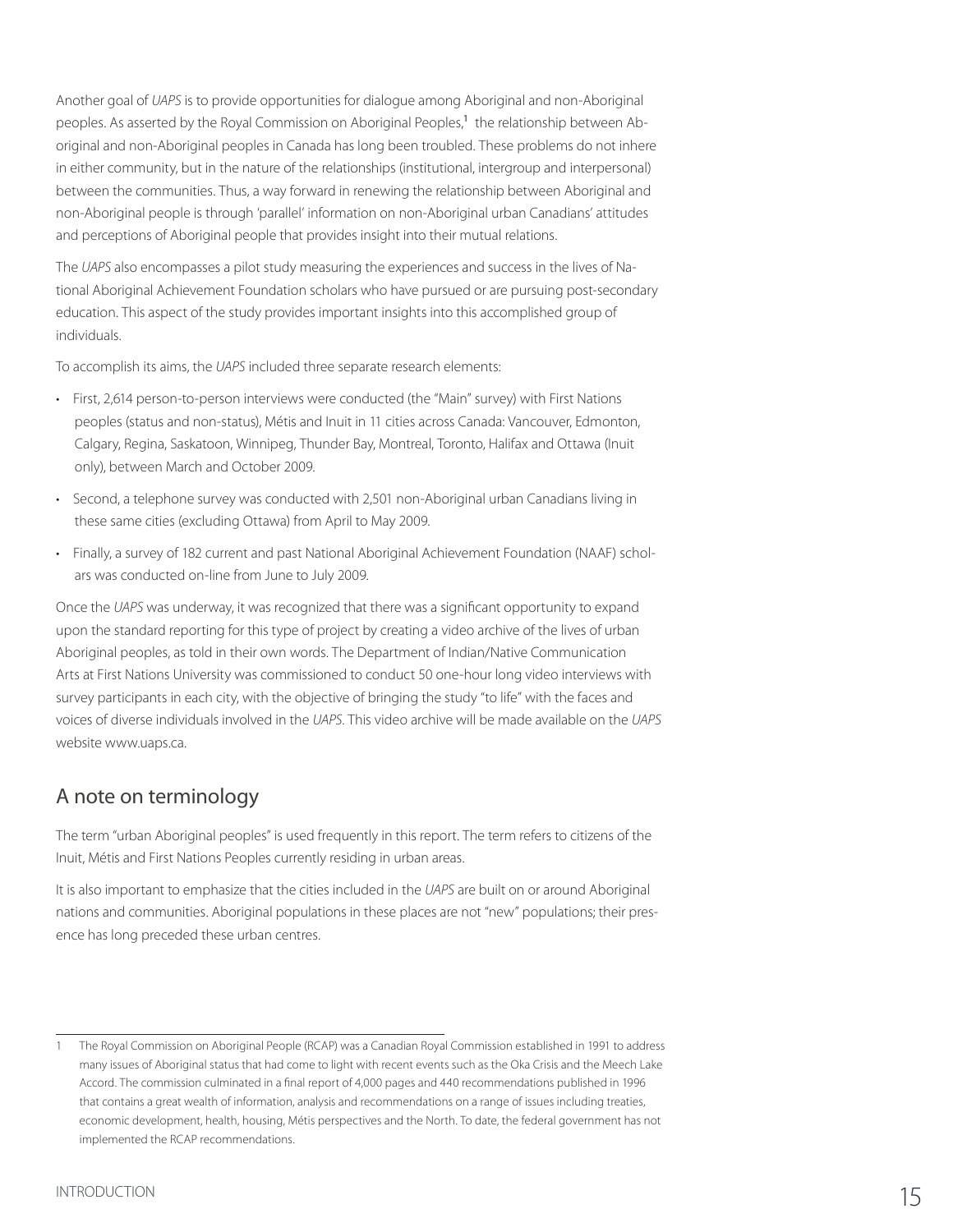### Organization of this report

*The Urban Aboriginal Peoples Study: Main Report* is organized into 12 chapters:

**Chapter 1, The Research – A Tale of Eleven Cities**, describes the *UAPS* research process, including the design, implementation and interpretation of the Main survey with First Nations peoples, Métis and Inuit living in Canadian cities, along with descriptions of the non-Aboriginal survey and the NAAF pilot survey.

**Chapter 2** provides useful background information drawn from Statistics Canada and other relevant sources on the Aboriginal population in Canada. **The Urban Aboriginal Context** includes a description of the Aboriginal identity population (First Nations, Métis, Inuit), along with socio-demographic information on population growth rates, urbanization and socio-economic trends.

**Chapter 3** delivers main findings from the *UAPS* on **Urban Aboriginal Peoples' Sense of Place**. Key topics addressed include the proportion of first, second and third plus generation urban residents among *UAPS* participants, urban Aboriginal peoples' connection to their city of residence and the degree to which it, or another place, is home for them, their satisfaction with city life, and their belief that they can make their city a better place to live.

**Chapter 4** delves into the subject of **Urban Aboriginal Identity**. Key aspects of Aboriginal identity considered in this chapter include knowledge of family history, pride in Aboriginal and Canadian identities, community belonging, and the continuing role and intergenerational effects of colonial projects upon the identities of Aboriginal peoples in Canadian cities, namely Indian residential schools. How these aspects of urban Aboriginal identity vary socio-demographically is also explored.

**Chapter 5** explores the subject of **Urban Aboriginal Culture**. Notwithstanding the challenges and difficulties Aboriginal peoples face in maintaining their cultural values and beliefs in a mainly non-Aboriginal urban setting, *UAPS* data show Aboriginal peoples living in Canadian cities are findings ways to respect and practice their cultural traditions.

**Chapter 6** provides main findings on urban Aboriginal peoples' **Experiences With Non-Aboriginal People**. Specifically, how Aboriginal people are thought to be perceived by non-Aboriginal people, in what ways non-Aboriginal people are viewed as different from Aboriginal people, and in what ways experiences with non-Aboriginal people have shaped the lives of urban Aboriginal peoples and who they are today. This chapter also explores their experiences with non-Aboriginal services in their city.